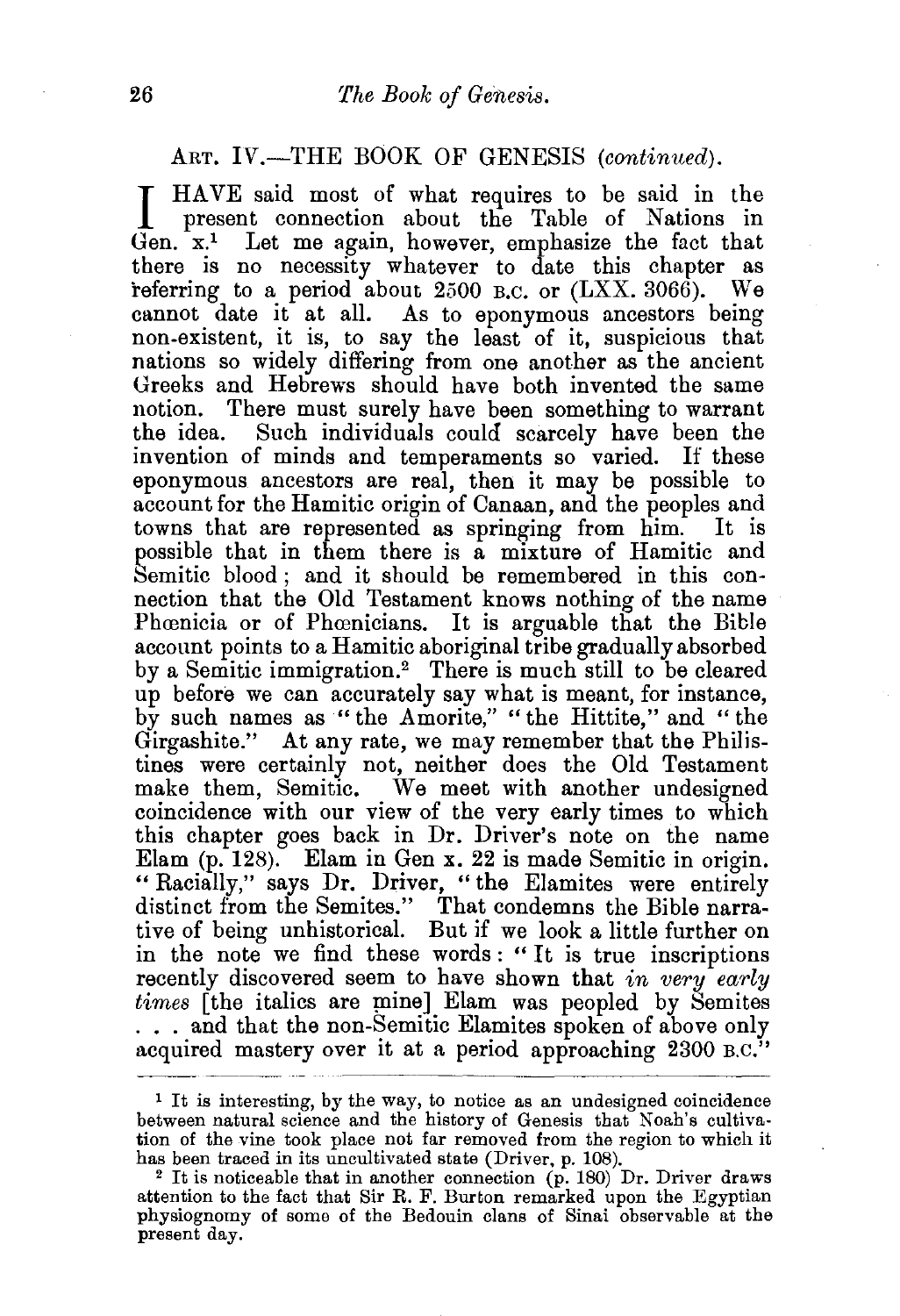So, then, the Bible is right after all. But what says the commentator ? "The fact is not one which the writer of the verse is very likely to have known " (p. 128). The mode of treatment implied here stands surely self-condemned.

We turn now to the narrative concerning

## THE TowER oF BABEL.

One of the first things we are told is that "the incident which it describes is placed shortly after the Flood" (p. 133). Now, to begin with, in Gen. xi. 1-9 there is not a single chronological note of any sort. Moreover, in his note on Gen. x. 25, Dr. Driver tells us that it is most likely that the division of the earth connected with the name of Peleg (loc. cit.) is the dispersion of this passage. Now, Peleg was the fourth in descent from Shem. If the allusion is right, the narrator can hardly have intended to place the dispersion *shortly* after the Flood. A further inconsistency appears in the notes. He does not allow, as some of his fellow-critics would wish to assert, that there is anything polytheistic about the Divine name Elohim with its plural form. But when Yahweh in the narrative before us is represented as saying, "Let us go down" (Gen. xi. 7), he says that "the conception of Deity is ... perhaps imperfectly disengaged from polytheism" (p. 134). If  $\Gamma$  may venture to conjecture, it seems that the reason-perhaps an unconscious one-for the different treatment of the two passages is this: the latter passage comes from an earlier source  $(J)$  than the former one (from P). What, therefore, might be possible from a critic's point of view in the earlier document (J) is scarcely possible in the later (P).

One more curious feature of the whole story is that there is nothing in it apparently of Babylonian origin. Just when we should expect it most, if we believe, as some do, that the Biblical narrative is based upon Babylonian myths, our authorities on that subject desert us, and will not provide us with anything to fall 'back upon even in the remotest way connected with it. It would not affect us at all if tablets giving an account similar to that of the Bible were discovered ; but it must be a difficulty to others that they cannot bring any to bear upon this narrative.

The rest of the Book of Genesis need not detain us very long. It is scarcely necessary—at any rate for readers of the CHURCHMAN-to discuss the question whether the names Abraham, Isaac, etc., represent tribes rather than individuals, and whether their marriages and offspring represent tribal movements. No proof of such views can be found in the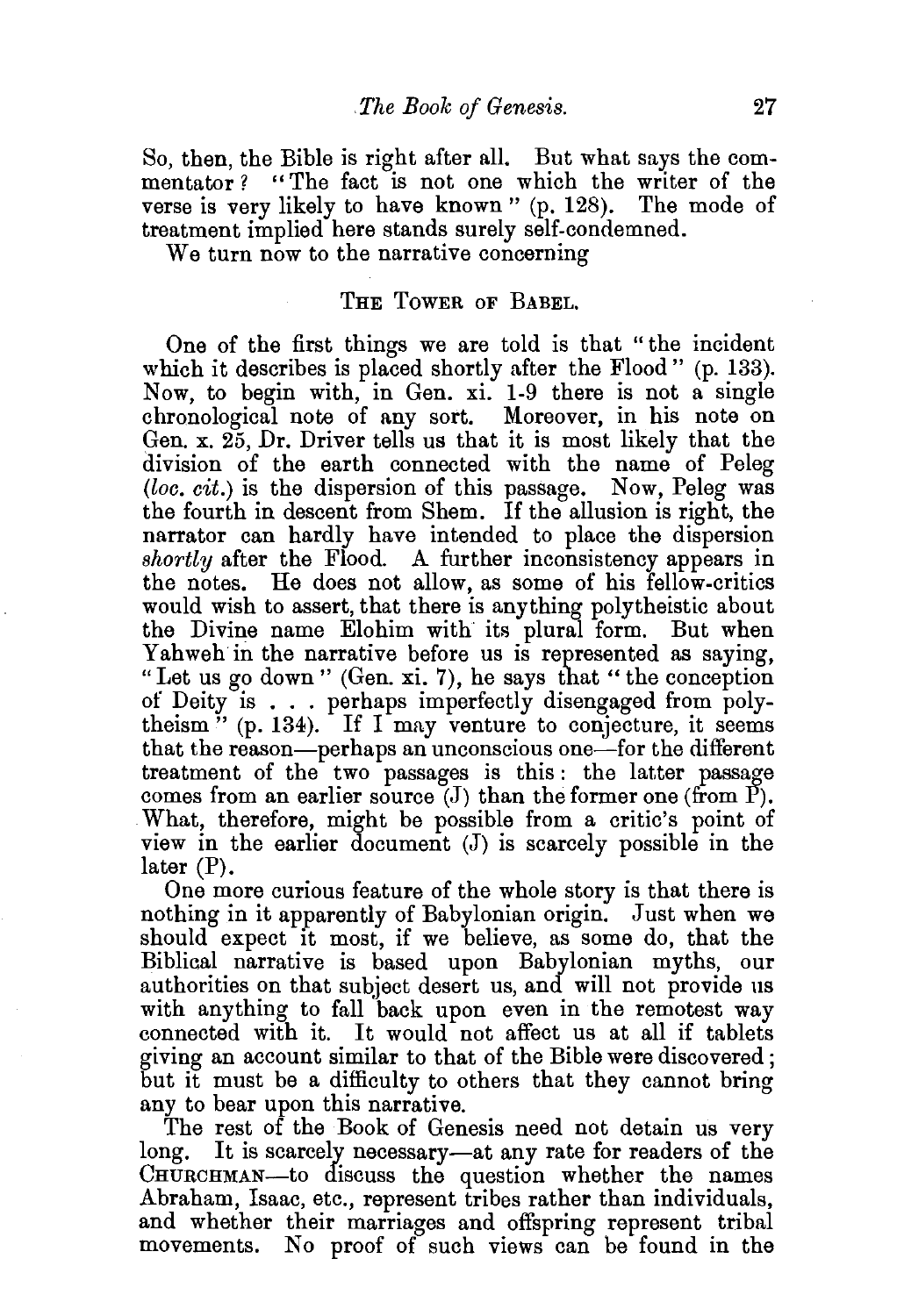narrative, which rather, in the case of all the prominent individuals mentioned in it, gives us a living, natural picture of persons of distinct individuality and character.

It is a pleasure to find that the book with which we are most concerned points out the distinction between the Jewish rite of circumcision and that institution among other nations, and also allows us to believe in an overthrow of the cities of the Plain in the days of Abraham, placing their sites under the shallow waters at the southern extremity of the Dead<br>Sea. But it is also interesting to see what can be read into But it is also interesting to see what can be read into the narrative when it is thought desirable. In Gen. xiv. 10 we are told that " the petroleum oozed out from holes in the ground, which proved fatal to the retreating army" (!) This is an exposition of " the vale of Siddim was full of slimepits" (marg., bitumen pits). .

Certain passages, however, call for more or less of notice. We take, first, that one which stands in a marked way by itself, Gen. xiv., which is considered to have been derived from a special source (SS, according to Dr. Driver). At one time this was supposed to be one of the most ancient documents embodied in the Pentateuch. Now it is attributed to the same period as P—the age of Ezekiel and the exile. Some day, perhaps, with another swing of the pendulum of critical opinion, it may again be relegated to an earlier age.

That the names of the four Kings of the East mentioned in it are more than possible ones for the period referred to in this chapter seems to be established beyond any reasonable doubt. Professor Sayee's chronology makes the reign of Hammurabi-with whom Amraphel is identified by manyextend from 2376 to 2333 B.C. According to the Bible narrative in the Hebrew text, the call of Abraham must have taken place—we use Dr. Driver's figures (p. xxviii)—in 2136 B.C. This makes Hammurabi's date too early for him This makes Hammurabi's date too early for him to be a contemporary of Abraham by about 200 years. But we must remember that after all the Babylonian chronology is no more absolutely certain than the Biblical. In fact, dates so late as *"circa* 2200 (King), 2130-2087 (Hommel)," have been given for Hammurabi's reign. The names of two, and it may be of three, if Chedorlaomer is rightly identified, of the Kings of the East mentioned in this narrative occur as contemporaries on the inscriptions. This all tells in favour of the narrative being historical, though it does not prove the historicity of its actual details.

Of Melchizedek nothing is known outside the narrative of this chapter ; but because the name may mean "My King is Zedek, *i.e.,* Righteousness," and because a deity named " Sydyc" is ascribed to the Phœnicians by Philo Byblius